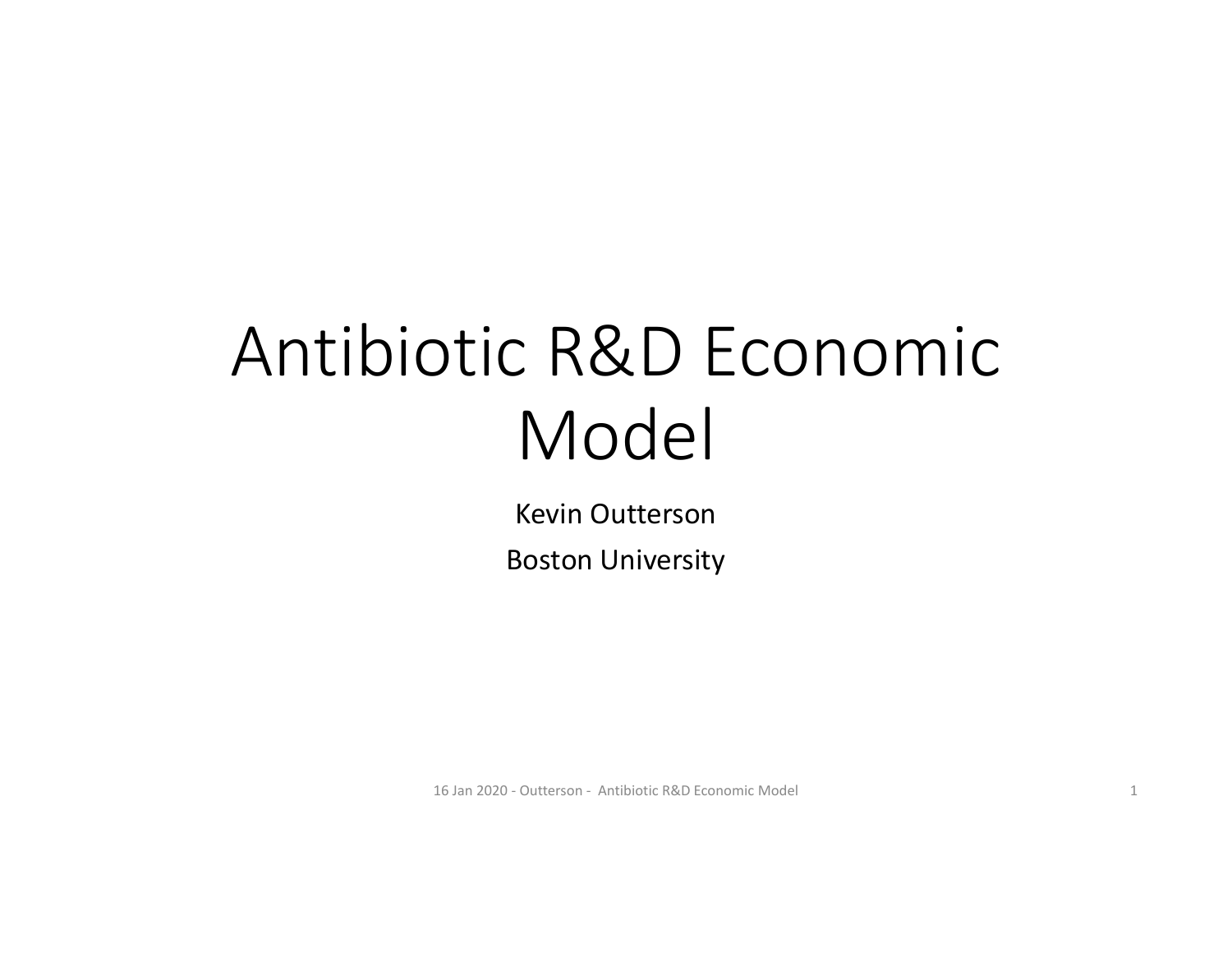#### Provisos

- This work will be published in a peer‐reviewed article, so please do not publish it before I do
- This is academic work as a Professor at Boston University. It does not necessarily represent the positions of CARB‐X or any CARB‐X Funder
- All results today are still tentative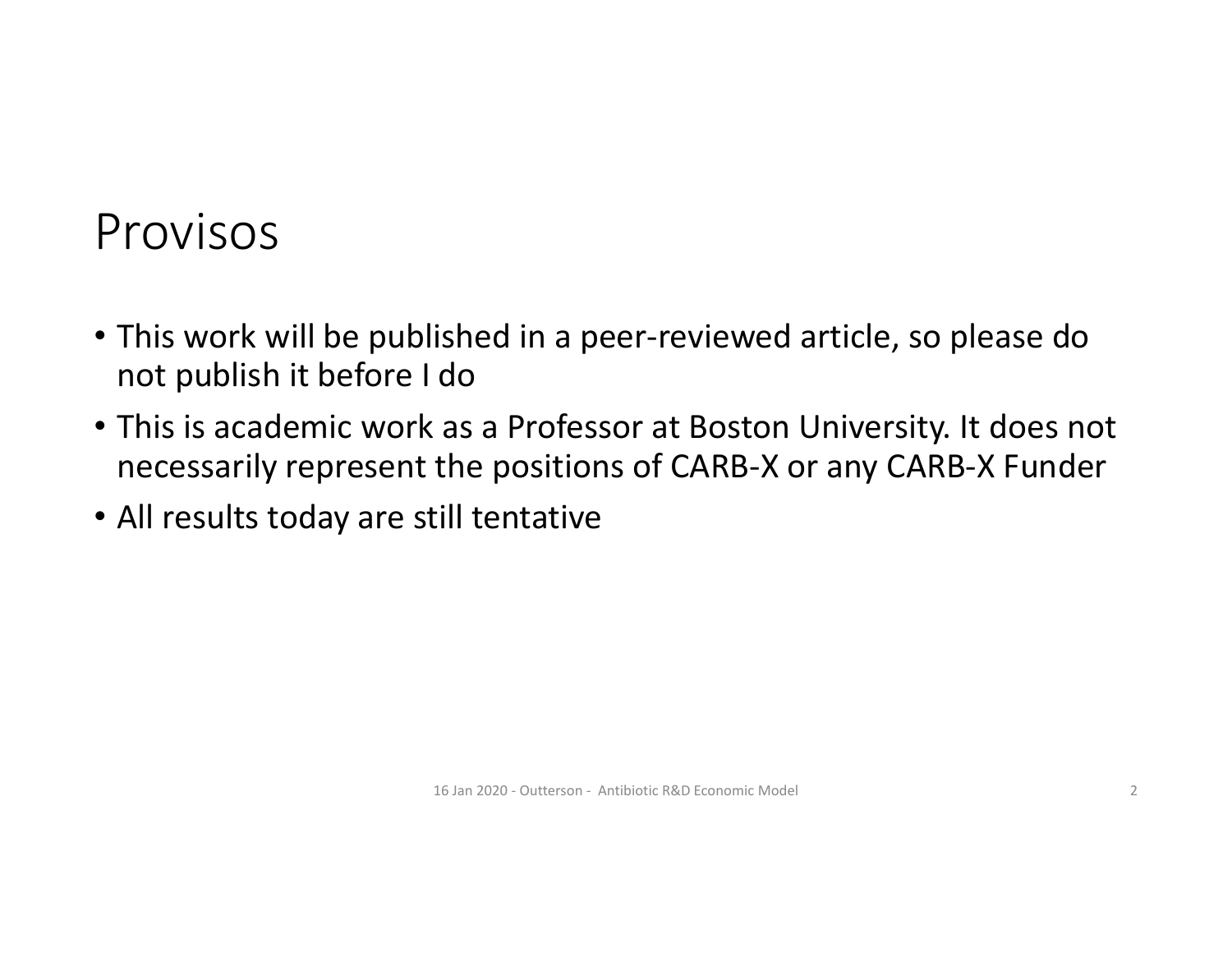### **Objective**

# *Data that can be used by everyone to determine the magnitude and optimal balance of economic incentives for antibacterial R&D*

16 Jan 2020 ‐ Outterson ‐ Antibiotic R&D Economic Model 3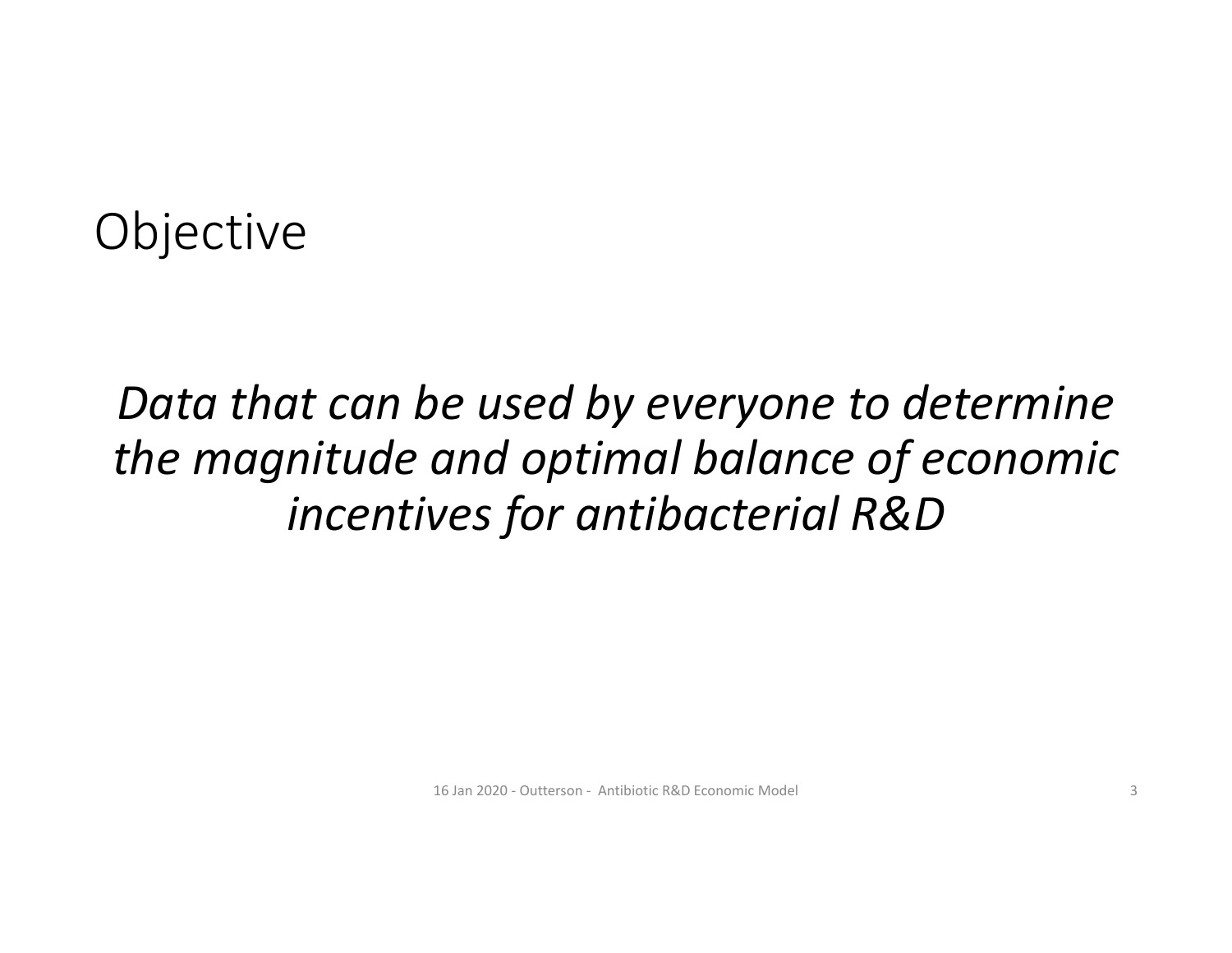# Tools

- A public, transparent, peer‐review published **Mode**l of antibiotic R&D expenses
	- NPV decision‐tree model, based on ERG 2014
	- No hidden data; all assumptions explicit
	- Looking for critiques to improve the model
- A **Dashboard** that allows policy makers to vary key assumptions in the Model (such as Peak Year Sales, Preclinical Cost Sharing, Market Entry Rewards, and Probability of Technical & Regulatory Success) to perform sensitivity analyses and validate the Model outputs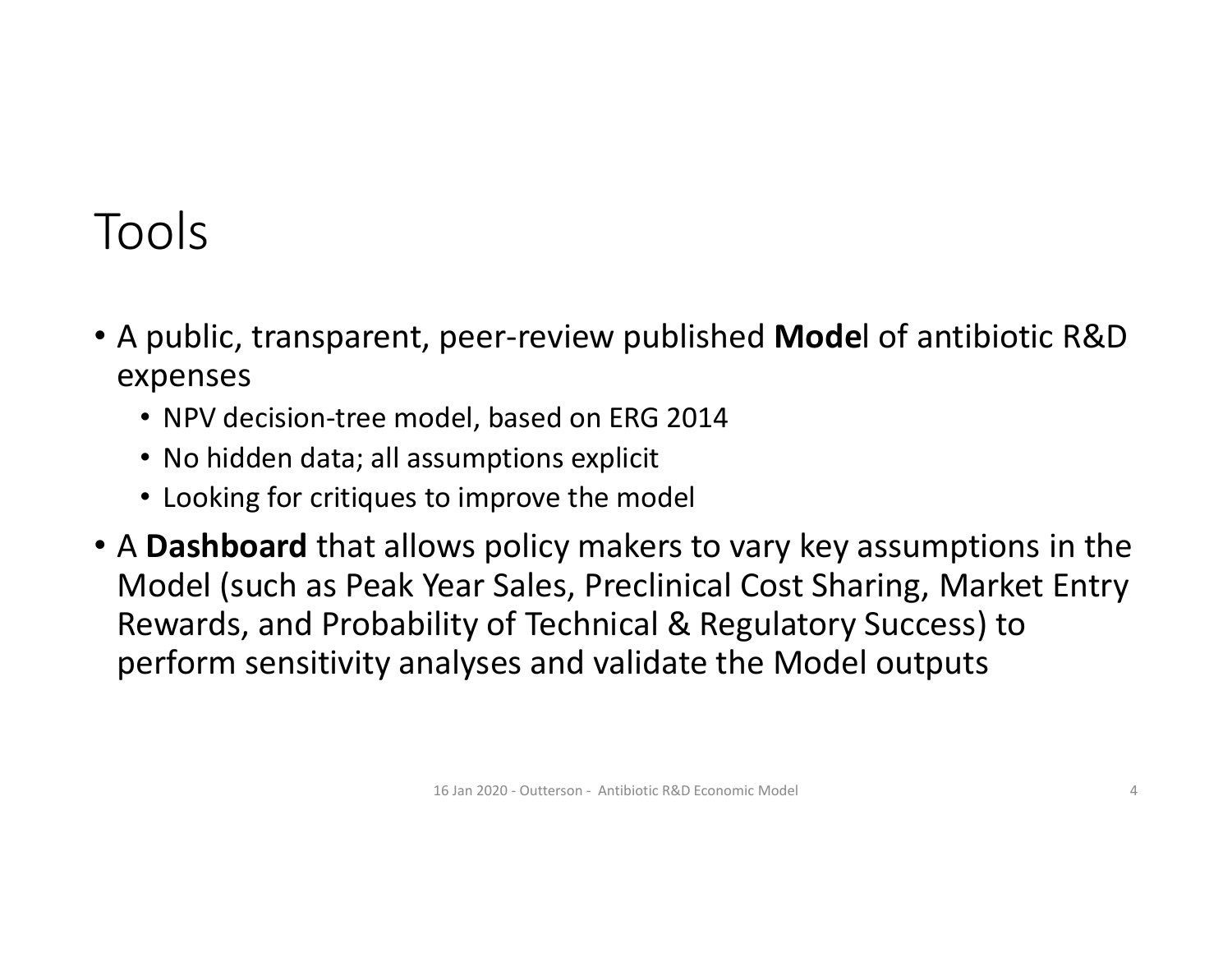#### Process

- Project led by Professor Outterson as PI
- Based on model & parameters in ERG 2014 (for ASPE & FDA)
- Any departures from ERG 2014 are based on explicit rationales & data. For example:
	- ERG used 11% cost of capital; large companies are now using 10% (reduces size of required MER and PYS)
	- ERG data on costs are from 2012; now updated for inflation
	- ERG included only \$10M as post-award costs; now updated for information from Achaogen and others
	- Clinical development times now updated to reflect actual times for the last 14 FDA‐ approved NME antibiotics
	- Full parameter list will be published, together with data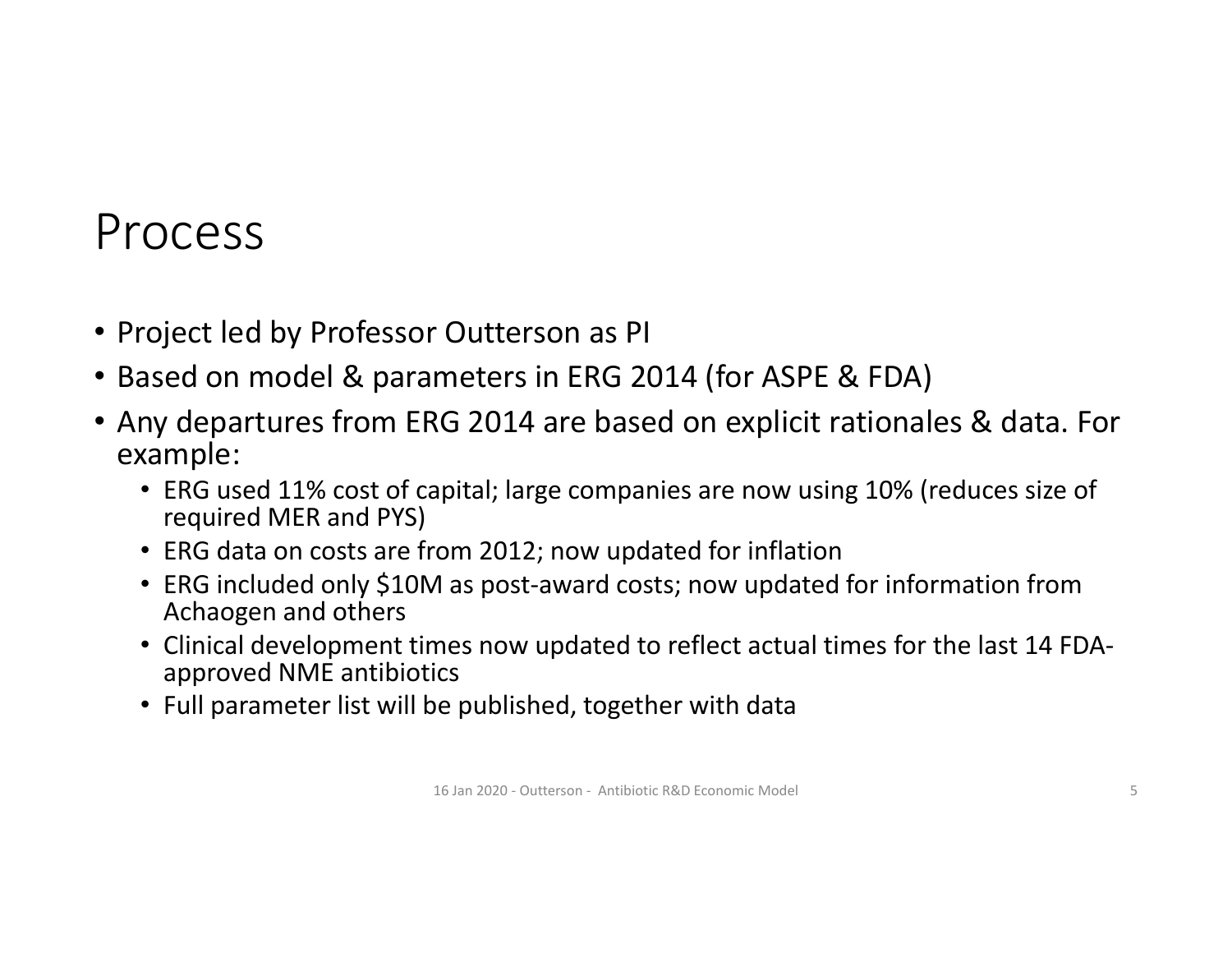# Support

- At this stage, the Model and Dashboard have received in‐kind support (data, Excel files) from Pfizer and BIO (and other companies), with input and comments from Pew Charitable Trusts and many individuals
- Full control of the project is with the PI, who is alone responsible for the project (and its conclusions)
- No financial support for the writing process
- Co‐authorship not yet decided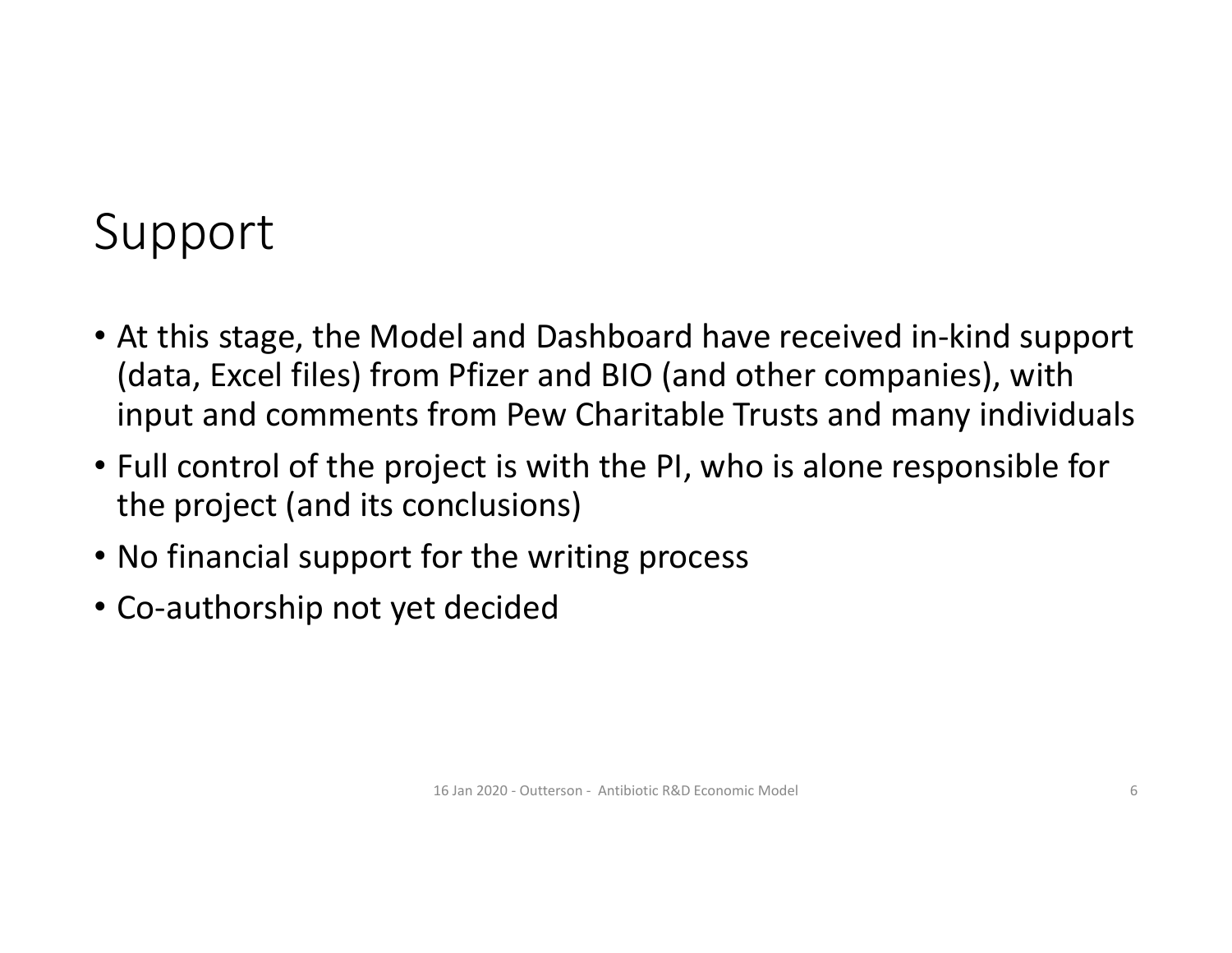# Abbreviations

- Probability of Technical & Regulatory Success (PTRS)
- Market Entry Reward (MER)
- Preclinical Cost Sharing (PCCS)
- Peak Year Sales (PYS)
- Expected Internal Rate of Return (eIRR)
- Boston Consulting Group (BCG)
- Eastern Research Group (ERG)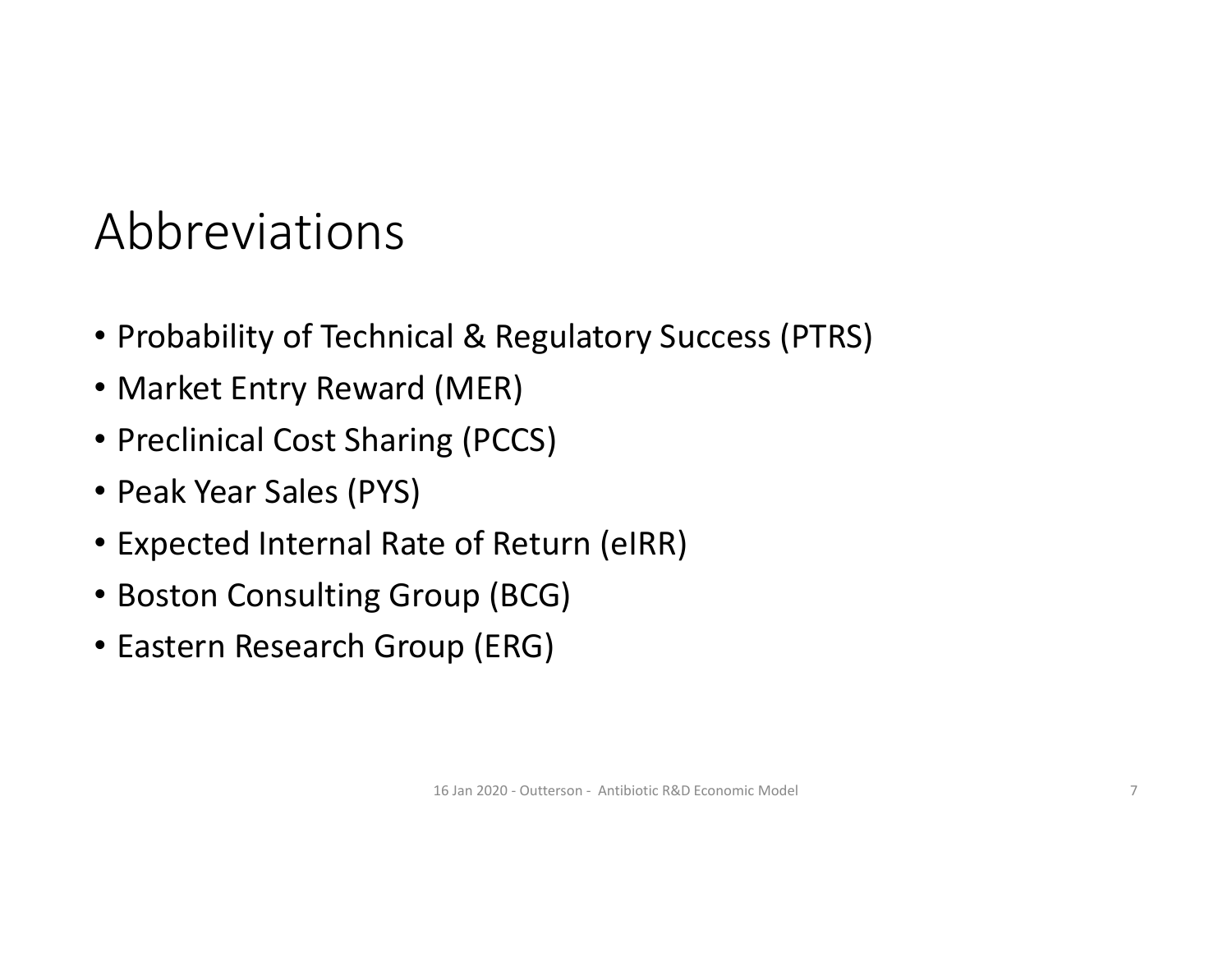| <b>AMR Dashboard</b><br><b>Adjustable Cells</b><br>Kevin Outterson<br>Owner                                                                                                                                                                                                                                                        | <b>Calculation Cells</b>                                                                                                               |                                                                                                                                          |                                                                                                                                         | This model is intended to support efforts to understand R&D<br>incentives that may support development of novel Anti-Infectives. It<br>is not intended to be used to make investment decisions.                                                                                                                                                                                                                                                                                                                                                                   |
|------------------------------------------------------------------------------------------------------------------------------------------------------------------------------------------------------------------------------------------------------------------------------------------------------------------------------------|----------------------------------------------------------------------------------------------------------------------------------------|------------------------------------------------------------------------------------------------------------------------------------------|-----------------------------------------------------------------------------------------------------------------------------------------|-------------------------------------------------------------------------------------------------------------------------------------------------------------------------------------------------------------------------------------------------------------------------------------------------------------------------------------------------------------------------------------------------------------------------------------------------------------------------------------------------------------------------------------------------------------------|
|                                                                                                                                                                                                                                                                                                                                    |                                                                                                                                        |                                                                                                                                          |                                                                                                                                         |                                                                                                                                                                                                                                                                                                                                                                                                                                                                                                                                                                   |
| <b>MODEL INPUTS</b>                                                                                                                                                                                                                                                                                                                |                                                                                                                                        |                                                                                                                                          |                                                                                                                                         |                                                                                                                                                                                                                                                                                                                                                                                                                                                                                                                                                                   |
| <b>Select Desired Scenario:</b><br>MER needed                                                                                                                                                                                                                                                                                      |                                                                                                                                        | Select the variable you desire to solve from the drop down menu                                                                          |                                                                                                                                         | Please use the drop down in Cell E8 to select one of the three scenarios outlined below. Then, click the button to solve for the Peak Year Sales (PYS), Market Entr                                                                                                                                                                                                                                                                                                                                                                                               |
| <b>Select POTS benchmark:</b><br>2014 ERG Report                                                                                                                                                                                                                                                                                   |                                                                                                                                        | Select the probability of success benchmark from the drop down menu                                                                      |                                                                                                                                         | Reward (MER), or Cost Sharing (%) based on the model inputs you desire.                                                                                                                                                                                                                                                                                                                                                                                                                                                                                           |
| 2019<br><b>Select Start Year:</b>                                                                                                                                                                                                                                                                                                  | Select the year to start product development                                                                                           |                                                                                                                                          |                                                                                                                                         | Occassionally, the macro will incorrectly say that there is a circular reference in the sheet. Also, if you put a value out of range of a normal scenario, solver might seen                                                                                                                                                                                                                                                                                                                                                                                      |
| 200<br>Peak Year Sales (PYS):                                                                                                                                                                                                                                                                                                      | v iter peak year sales amount in millions (                                                                                            |                                                                                                                                          |                                                                                                                                         | to crash. Switch to another scenario and input a normal value and it will correct the code.                                                                                                                                                                                                                                                                                                                                                                                                                                                                       |
| <b>Preclinical Cost Sharing (%):</b><br>75%                                                                                                                                                                                                                                                                                        | Enter preclinical cost sharing percentage                                                                                              | CLICK THIS BUTTON TO SOLVE FOR MODEL INPUTS                                                                                              |                                                                                                                                         | 1) PYS needed<br><b>Enter: MER</b><br>Enter: Cost Sharing % @ PreClinical<br>Click Button to derive the PYS needed to hit a 0%, 5% and 10% IRR (so this would output three Peak Year Sales figures, the lowest of which hits 0% IRR, the middle                                                                                                                                                                                                                                                                                                                   |
| <b>MODEL OUTPUT DASHBOARD</b>                                                                                                                                                                                                                                                                                                      |                                                                                                                                        |                                                                                                                                          | 5% IRR, the highest 10% IRR)                                                                                                            |                                                                                                                                                                                                                                                                                                                                                                                                                                                                                                                                                                   |
| Assuming peak year sales of<br>Results in an eIRR of<br>With the support of<br>Pre-clinical cost sharing amounting to<br>Market entry award amounting to<br>Key risk adjusted metrics<br><b>Total Expected Development Costs</b><br><b>Total Expected Commercial Costs</b><br><b>Total Expected Lifetime Revenue excluding MER</b> | <b>NO VALUE SCENARIO</b><br>\$200 million<br>0%<br>\$19 million (75%)<br>\$421 million<br>\$40 million<br>\$28 million<br>\$55 million | <b>MIDPOINT SCENARIO</b><br>\$200 million<br>5%<br>\$19 million (75%)<br>\$1,041 million<br>\$40 million<br>\$28 million<br>\$55 million | <b>TARGET SCENARIO</b><br>\$200 million<br>10%<br>\$19 million (75%)<br>\$1,694 million<br>\$40 million<br>\$28 million<br>\$55 million | 2) MER needed<br>Enter: PYS<br>Enter: Cost Sharing % @ PreClinical<br>Click Button to derive the MER needed to hit a 0%, 5% and 10% IRR (so this would output three MER figures, the lowest of which hits 0% IRR, the middle 5% IRR, the<br>highest 10% IRR)<br>3) Cost Sharing (%) needed<br>Enter: PYS<br><b>Enter: MER</b><br>Click Button to derive the Cost Sharing % @ PreClinical needed to hit a 0%, 5% and 10% IRR (so this would output three % cost sharing figures at PC, the lowest of<br>which hits 0% IRR, the middle 5% IRR, the highest 10% IRR) |
| MODEL ACCUMPTIONS                                                                                                                                                                                                                                                                                                                  |                                                                                                                                        |                                                                                                                                          |                                                                                                                                         |                                                                                                                                                                                                                                                                                                                                                                                                                                                                                                                                                                   |

#### **CH AND DEVELOPMENT ASSUMPTIONS (LOCKED)**

|                                   | Total<br>Preclinical | Total<br>Phase 1 | Total<br>Phase 2 | Total<br>Phase 3                 | <b>Regulatory</b><br>Submission | Post Launch<br>Costs |                                                 |
|-----------------------------------|----------------------|------------------|------------------|----------------------------------|---------------------------------|----------------------|-------------------------------------------------|
| Original per project costs (ERG): | \$21.10              | \$24.00          | \$24.55          | \$62.60                          | \$88.35                         | \$290.46             |                                                 |
| <b>Inflation Adiustment:</b>      | 1.205                | 1.205            | 1.205            | 1.205                            | 1.205                           | 1.205                |                                                 |
| Adjusted per project costs:       | \$25.43              | \$28.92          | \$29.58          | \$75.43                          | \$106.46                        | \$350.00             |                                                 |
| Length of phase (Months):         | 66                   | 24               | 36               | 36                               | 12                              | 60                   | <-- Adjusted from ERG/DRIVE-AB by KO            |
| Length of phase (Years):          | 5.5                  | 2.0              | 3.0              | 3.0                              | 1.0                             | 5.0                  | analysis of last 14 antibacterial drugs         |
|                                   |                      |                  |                  |                                  |                                 |                      | approved by US FDA                              |
|                                   | Preclinical          | Phase 1          | Phase 2          | Phase 3                          | Submission                      | Approval             |                                                 |
| Probability of Success (%):       | 35%                  | 33%              | 50%              | 67%                              | 85%                             | 3.3%                 | <--- This assumes a large Pharma Co is          |
| Probability of Cost (%):          | 100.0%               | 35.2%            | 11.6%            | 5.8%                             | 3.9%                            | 3.3%                 | undertaking the p/c; if they inlicense for a fe |
| Probability of Failure (%):       | 64.8%                | 23.6%            | 5.8%             | 1.9%                             | 0.6%                            | 3.3%                 | + royalty at IND, lower MER is required         |
|                                   |                      |                  |                  |                                  |                                 |                      |                                                 |
|                                   |                      |                  |                  |                                  |                                 |                      |                                                 |
| <b>Start Year:</b>                | 2019                 |                  |                  | <b>Development Time (Years):</b> | 14.50                           |                      |                                                 |



Dashboard allows user to assume key inputs (level of PCCS, PTRS, PYS, or MER) and then to solve for the remaining variable, to achieve three levels of economic success (eIRR of 10%, 5%, or 0%)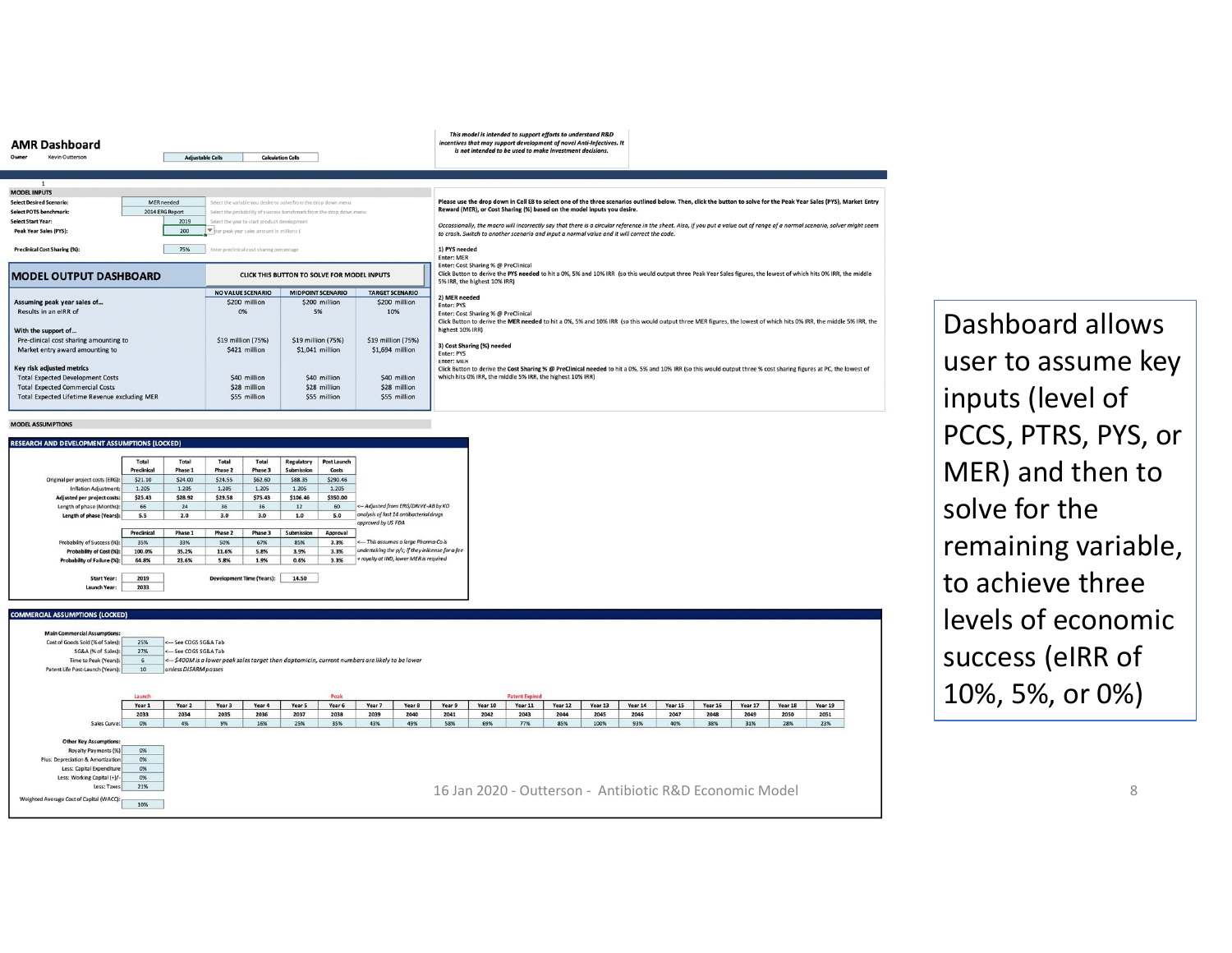Sample dashboard output

*‐ PCCS reduces needed MER*

 *Estimated PTRS has large effect*

| <b>10% eIRR</b>   | MER to achieve   With ~75% PCCS   Without PCCS |                    |
|-------------------|------------------------------------------------|--------------------|
| <b>BCG's PTRS</b> | \$1.6b                                         | \$3.4b             |
| <b>ERG's PTRS</b> | \$1.3 <sub>b</sub>                             | \$2.5 <sub>b</sub> |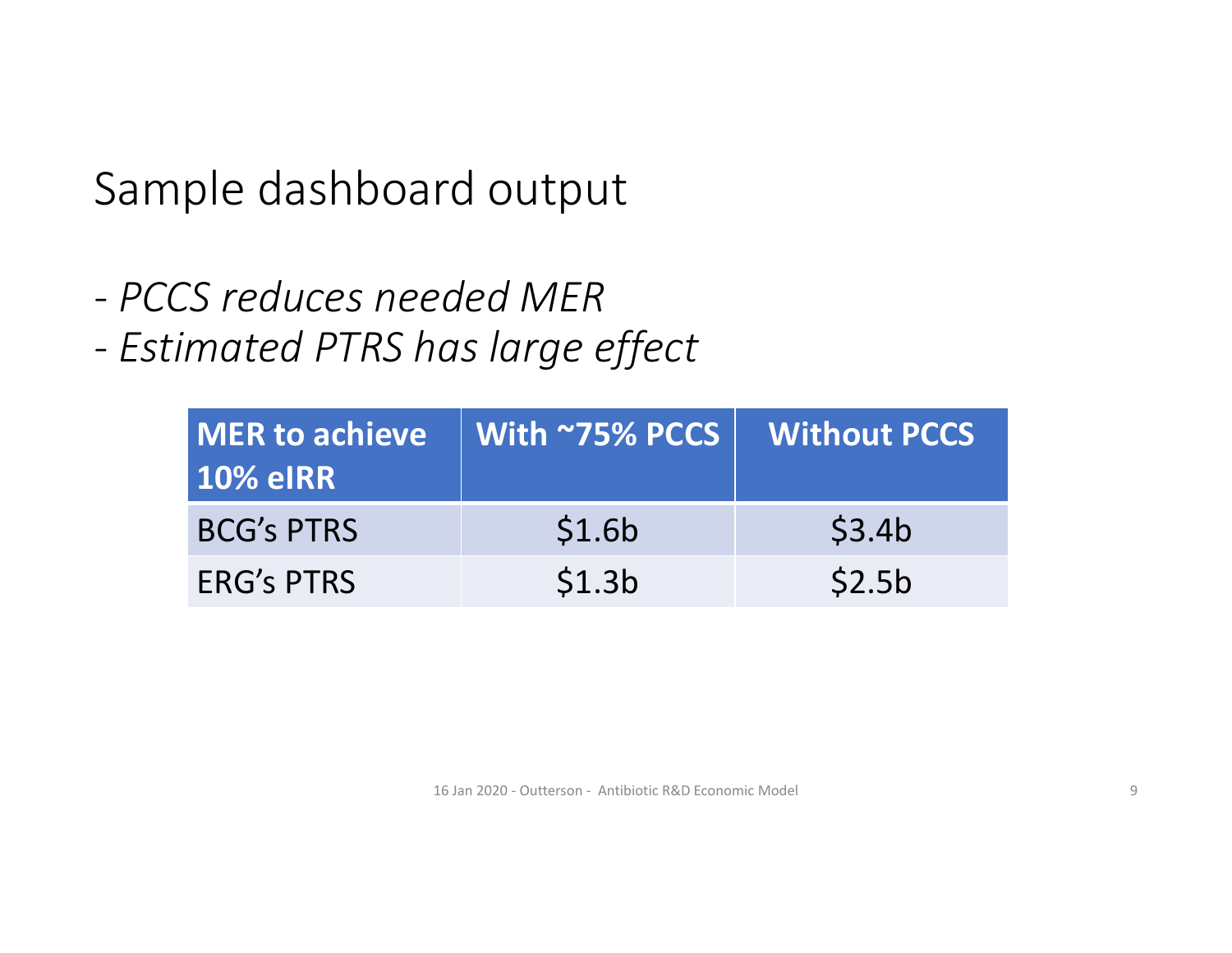# Sample MER dashboard output

- *MER should be in the \$1.4‐2.1b range*
- *More data on BCG/ERG PTRS would reduce the model's uncertainty*

| <b>MER to achieve</b><br><b>10% eIRR</b> | <b>\$200m PYS</b>  | <b>\$400m PYS</b>  |
|------------------------------------------|--------------------|--------------------|
| <b>BCG's PTRS</b>                        | \$2.1 <sub>b</sub> | \$1.8 <sub>b</sub> |
| <b>ERG's PTRS</b>                        | \$1.7 <sub>b</sub> | \$1.4b             |

All cases here assume 75% PCCS

16 Jan 2020 ‐ Outterson ‐ Antibiotic R&D Economic Model 10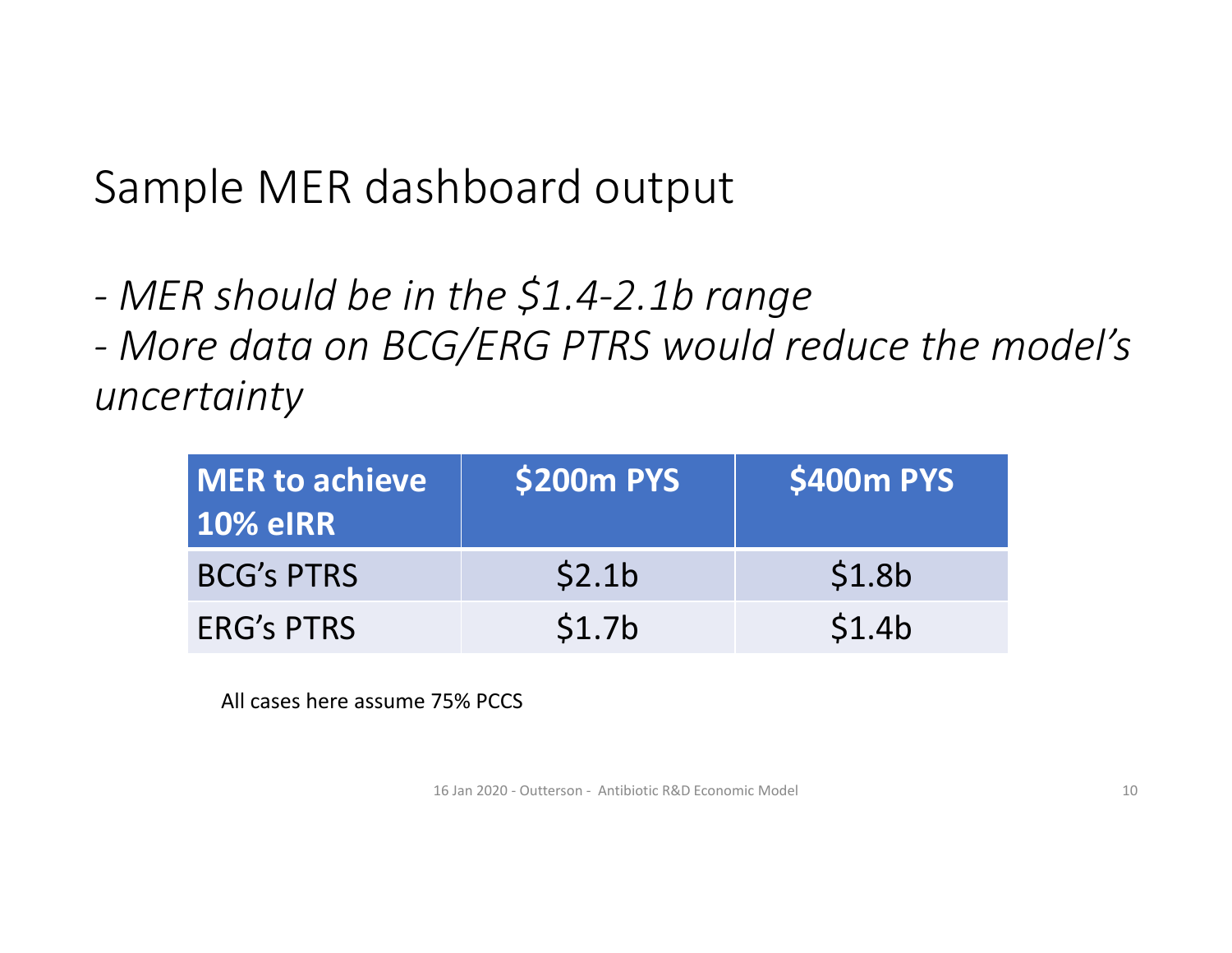### Sample 5% eIRR dashboard output

 *"Public utility" with 5% eIRR expectations could function with a smaller MER*

| <b>MER to achieve</b><br>5% eIRR | <b>\$200m PYS</b>  | <b>\$400m PYS</b> |
|----------------------------------|--------------------|-------------------|
| <b>BCG's PTRS</b>                | \$1.3 <sub>b</sub> | \$819m            |
| <b>ERG's PTRS</b>                | 51 <sub>b</sub>    | \$561m            |

All cases here assume 75% PCCS

16 Jan 2020 - Outterson - Antibiotic R&D Economic Model 11